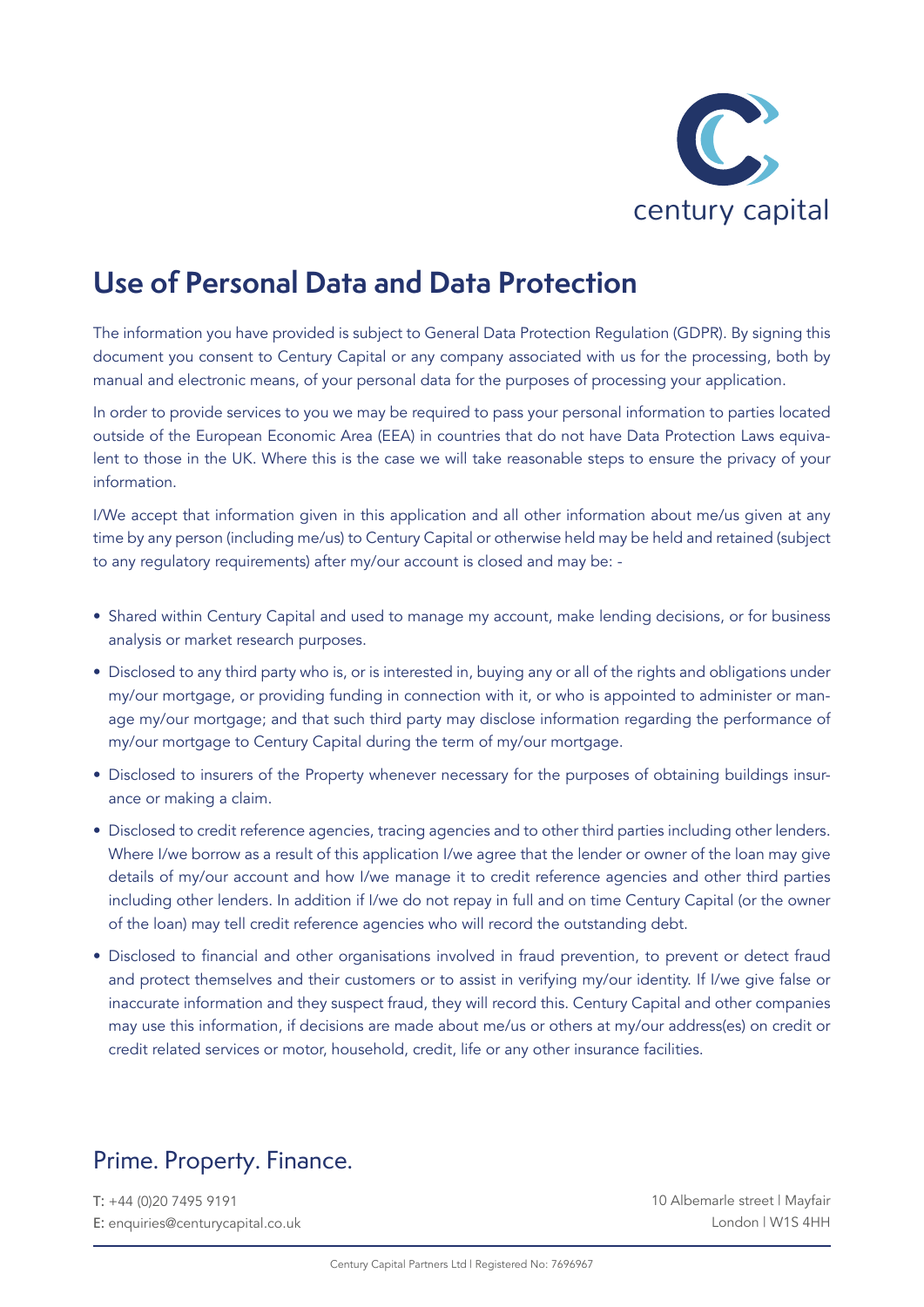- If it is intended to take possession of the Property, I/we will be told that this information may be disclosed to credit reference agencies and that my/our name(s) may be passed to other lenders by being placed on the Council of Mortgage Lenders Possessions Register or other registers.
- If false or inaccurate information is provided and fraud is identified, details will be passed to fraud prevention agencies. Law enforcement agencies may access and use this information. We and other organisations may also access and use this information to prevent fraud and money laundering, for example, when: checking details on applications for credit and credit related or other facilities; managing credit and credit related accounts or facilities; recovering debt; checking details on proposals and claims for all types of insurance; checking details of job applicants and employees. We and other organizations may access and use from other countries the information recorded by fraud prevention agencies.
- Disclosed to any other persons to the extent it is necessary for the purposes of processing this application and/or providing this mortgage.

I/We understand that Century Capital will make searches about me/us at credit reference agencies as well as from the Electoral Register and will be supplied with information accordingly. The agencies will record details of the search whether or not this application goes ahead. Credit and other information which is provided to Century Capital and/or the credit reference agencies, about me/us and those with whom I/we are linked financially may be used by Century Capital and other companies if credit decisions are made about me/us, or other members of my/our household. This information may also be used for debt tracing and the prevention of money laundering as well as the management of my/our account.

I/We understand that if my/our application is made in joint names and Century Capital searches the files of a credit reference agency an "association" will be created with the other person(s) named within this application. Century Capital or other lenders may take this financial association, created between the other applicant(s) and myself, into account in future applications for credit or financial services. The association will remain between us until one of us successfully applies for "disassociation" with the credit reference agencies.

If I am a sole applicant, information held about me by credit reference agencies may be linked to records relating to one or more of my partners and, for the purposes of this application, I may be financially linked as my application may be assessed with reference to any "associated" records.

I/We agree that Century Capital may make enquiries of any person including current and previous lenders, employers, landlords, accountants, bankers, the Land Registry, the Inland Revenue, and the Council of Mortgage Lenders Possessions Register in the processing of this application and the administration of my/ our account.

I/We understand that any telephone calls to do with my/our application or mortgage may be recorded and monitored for security, quality and/or training purposes.

You may be assured that we and any company associated with us will treat all personal data and sensitive personal data as confidential and will not process it for anything other than a legitimate purpose. Steps will be taken to ensure that the information is accurate, kept up to date and not kept for longer than is necessary. Measures will also be taken to safeguard against unauthorised or unlawful processing and accidental loss or destruction or damage to the data.

#### Prime. Property. Finance.

T: +44 (0)20 7495 9191 E: enquiries@centurycapital.co.uk

10 Albemarle street | Mayfair London | W1S 4HH